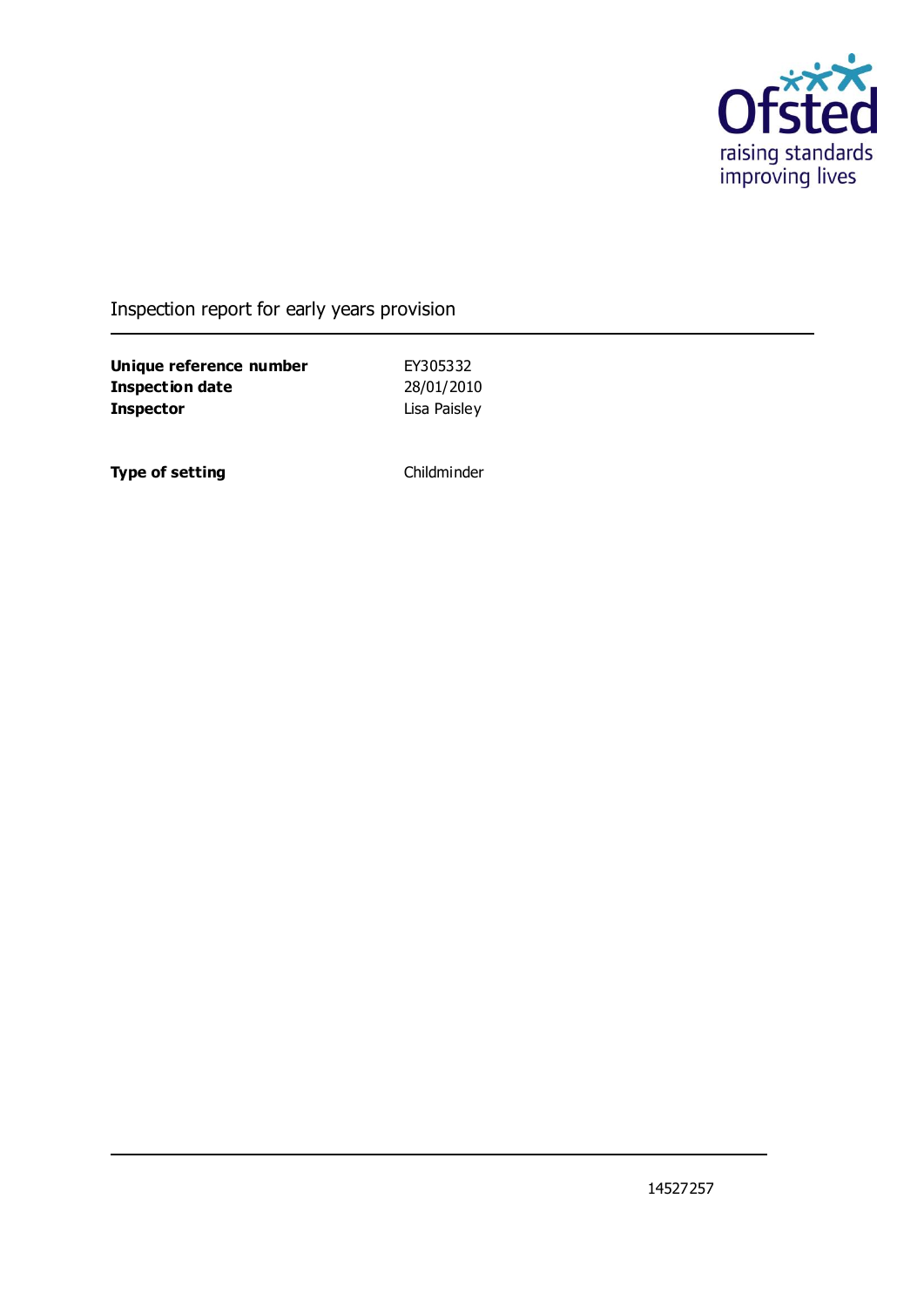The Office for Standards in Education, Children's Services and Skills (Ofsted) regulates and inspects to achieve excellence in the care of children and young people, and in education and skills for learners of all ages. It regulates and inspects childcare and children's social care, and inspects the Children and Family Court Advisory Support Service (Cafcass), schools, colleges, initial teacher training, work-based learning and skills training, adult and community learning, and education and training in prisons and other secure establishments. It rates council children's services, and inspects services for looked after children, safeguarding and child protection.

If you would like a copy of this document in a different format, such as large print or Braille, please telephone 0300 123 1231, or email enquiries@ofsted.gov.uk.

You may copy all or parts of this document for non-commercial educational purposes, as long as you give details of the source and date of publication and do not alter the information in any way.

Royal Exchange Buildings St Ann's Square Manchester M2 7LA

T: 0300 123 1231 Textphone: 0161 618 8524 E: enquiries@ofsted.gov.uk W: [www.ofsted.gov.uk](http://www.ofsted.gov.uk/)

© Crown copyright 2009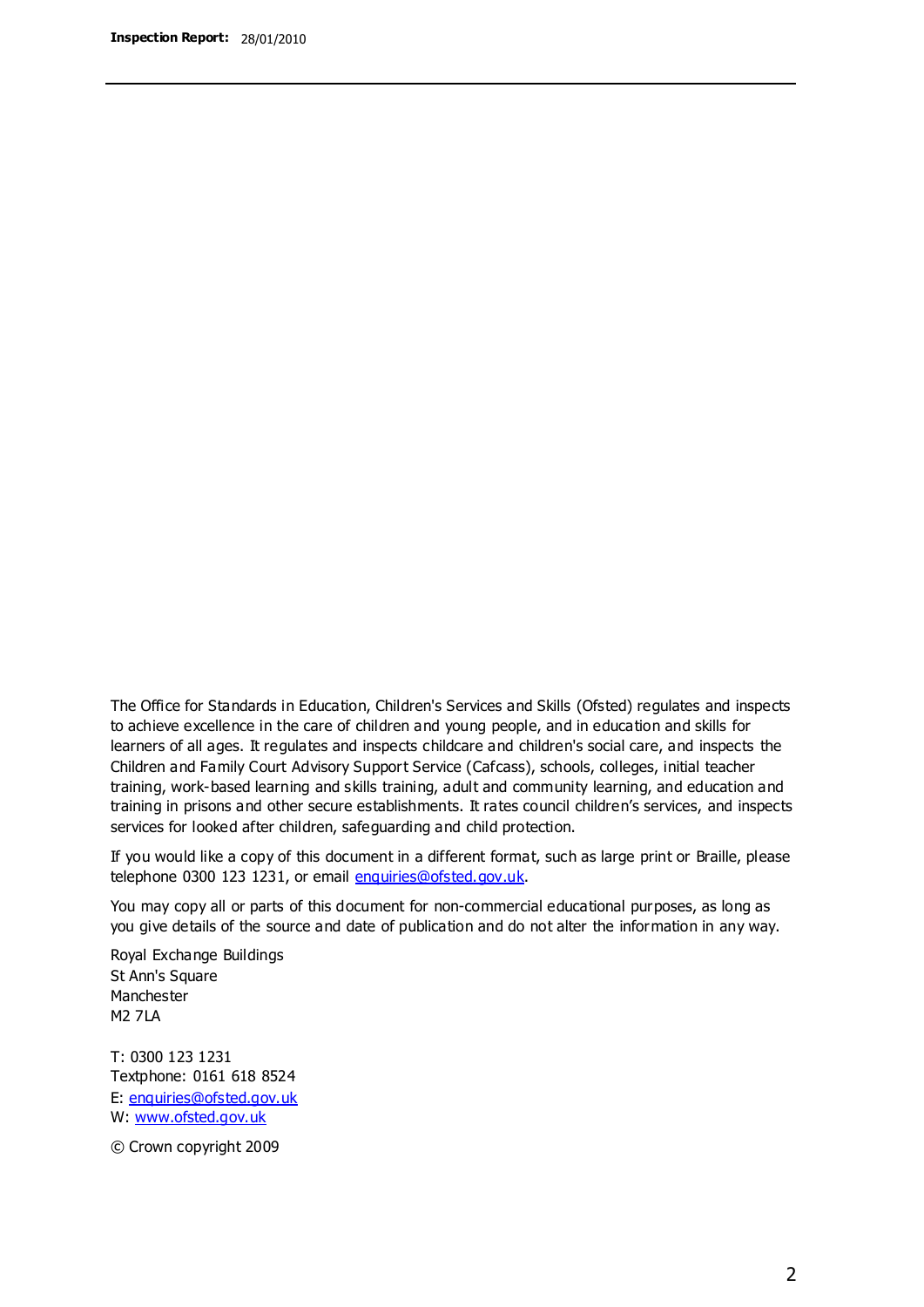### **Introduction**

This inspection was carried out by Ofsted under Sections 49 and 50 of the Childcare Act 2006 on the quality and standards of the registered early years provision. 'Early years provision' refers to provision regulated by Ofsted for children from birth to 31 August following their fifth birthday (the early years age group). The registered person must ensure that this provision complies with the statutory framework for children's learning, development and welfare, known as the *Early* Years Foundation Stage.

The provider must provide a copy of this report to all parents with children at the setting where reasonably practicable. The provider must provide a copy of the report to any other person who asks for one, but may charge a fee for this service (The Childcare (Inspection) Regulations 2008 regulations 9 and 10).

The setting also makes provision for children older than the early years age group which is registered on the voluntary and/or compulsory part(s) of the Childcare Register. This report does not include an evaluation of that provision, but a comment about compliance with the requirements of the Childcare Register is included in Annex B.

Please see our website for more information about each childcare provider. We publish inspection reports, conditions of registration and details of complaints we receive where we or the provider take action to meet the requirements of registration.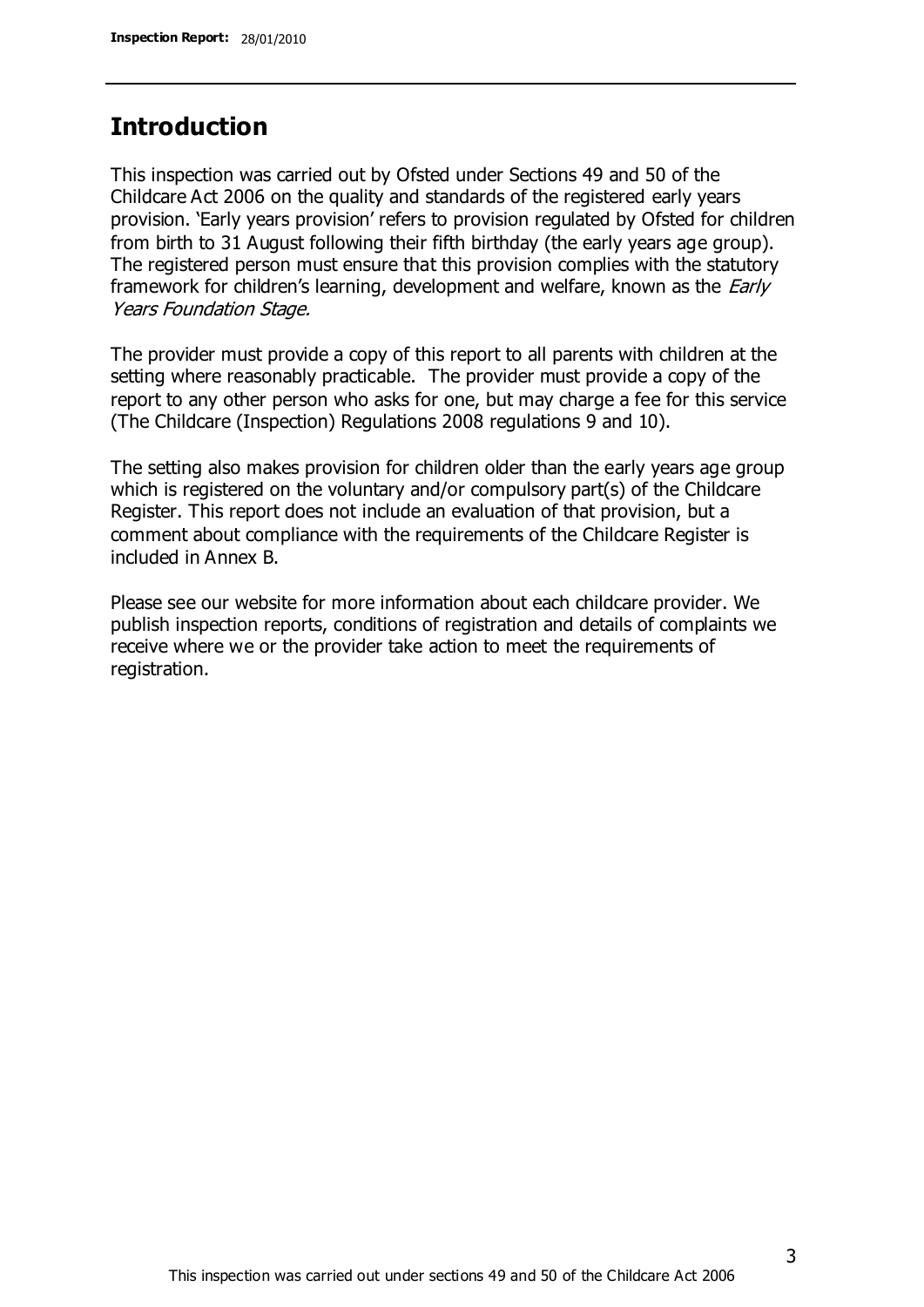### **Description of the childminding**

The childminder was registered in 2005. She lives with her husband and two children aged 11 and 15 years. They live in a house in a residential area in Wickford, Essex. All areas of the childminder's house are used for childminding, and there is a fully enclosed garden available for outside play.

The childminder is registered to care for a maximum of five children at any one time and is currently minding one child in the early years age group. She walks or drives to local schools to take and collect children and the childminder takes children on regular outings to the local parks and library. The family has a rabbit as a pets.

The childminder also offers care to children aged over five years to 11 years. This provision is registered by Ofsted on the Early Years Register and the compulsory and voluntary parts of the Childcare Register.

The childminder is a member of the National Childminding Association.

## **The overall effectiveness of the early years provision**

Overall the quality of the provision is good.

Children in the Early Years Foundation Stage (EYFS) are provided with good play and learning experiences and their welfare is fully promoted. The childminder has a good understanding of the requirements in the EYFS and successfully reflects this in her practice. Good partnerships with parents and others have been successfully established to further promote continuity of care for children. Selfevaluation systems have not yet been formalised to promote continuous improvement.

## **What steps need to be taken to improve provision further?**

To further improve the early years provision the registered person should:

develop self-evaluation systems to ensure continuous improvements.

## **The effectiveness of leadership and management of the early years provision**

All the essential documents to support the efficient and safe management of the childminding service are in place. There are good policies and procedures to fully safeguard children, and the childminder has a good understanding of her responsibilities in safeguarding children, and procedurces to follow if she has concerns about their welfare. Risk assessments are comprehensive, they are reviewed regularly and changes are made when required. This includes, amendments to the trampoline policy and ensuring the washing line is safe, to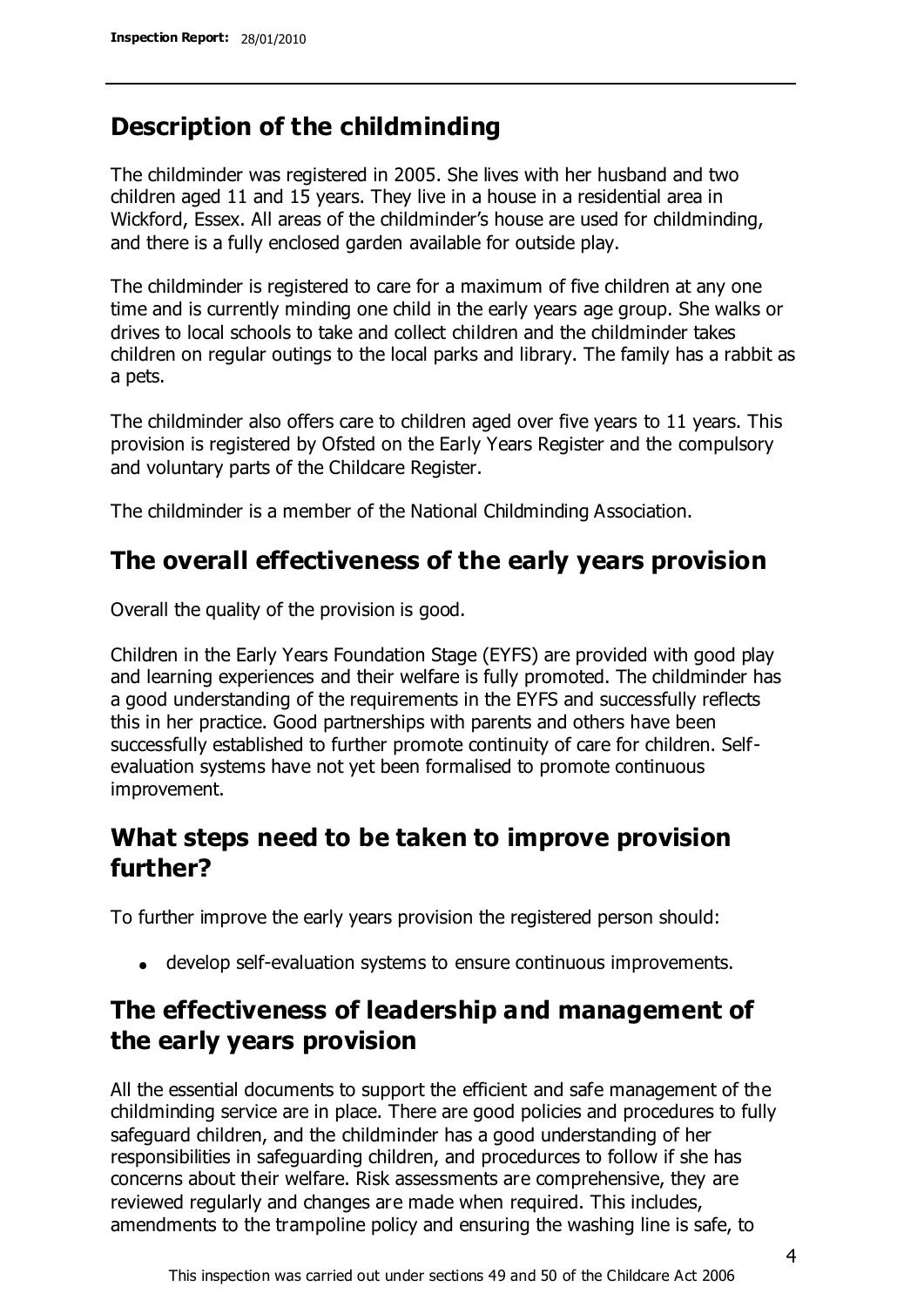further protect children from harm. Daily routines are effectively organised to ensure that children are supervised at all times and that they receive plenty of attention and support in their play. Good standards of cleanliness and effective safety measures are maintained throughout the play environment. Risk assessment is undertaken regarding any outings as the childminder carries emergency contact details and has clear contingency arrangements.

Routines are effectively organised to provide children with a good range of play experiences, promoting child initiated play. Good quality, stimulating resources are sourced and effectively deployed to allow children to choose with safety, and fostering independence. The home is welcoming and inclusive to all children and families, and any adjustments to activities and routines are made to support children's individual needs. The childminder has a positive attitude towards continued professional development, and she seeks advice from her development worker, to ensure improvements are made. Children benefit from the childminder's commitment to extending her knowledge, for example, the learning and development requirements in the Early Years Foundation Stage and first aid training. However, monitoring systems have not yet been formalised to sustain continuous improvement.

The childminder establishes good working relationships with all the parents. Good quality information is exchanged on a daily basis and there are very clearly written contracts and consent agreements regarding individual care needs. Parents have read the policies and procedures; this ensures that parents are fully informed about the childminder's role and the care that is provided. Complementary comments commended the childminder's ability to provide a care and learning environment that is safe and exciting for children, and that children are valued within the home. The childminder effectively shares and gathers information about planned activities with the local pre-schools the children attend, to further promote continiuty of care.

### **The quality and standards of the early years provision and outcomes for children**

Children receive a good range of positive play and informal learning experiences; this is due to the childminder's commitment in developing her understanding of the learning and development requirements. Consequently, she has implemented good planning, observation and assessments systems. Therefore ensuring activities closely match children's individual needs and interests and their developmental progress is monitored effectively. The childminder is knowledgeable about each child's abilities, what they enjoy doing and individual learning styles. She skilfully anticipates and negotiates any behaviour issues and there are clear house rules to follow. Consequently, children show respect towards each other and care about the learning environment. A good variety of toys and books that show positive images of diversity are in constant use and this increases children's familiarity with different cultures and traditions. The children take part in a variety of interesting planned activities or spontaneous events that successfully support all areas of learning, both indoors and outside.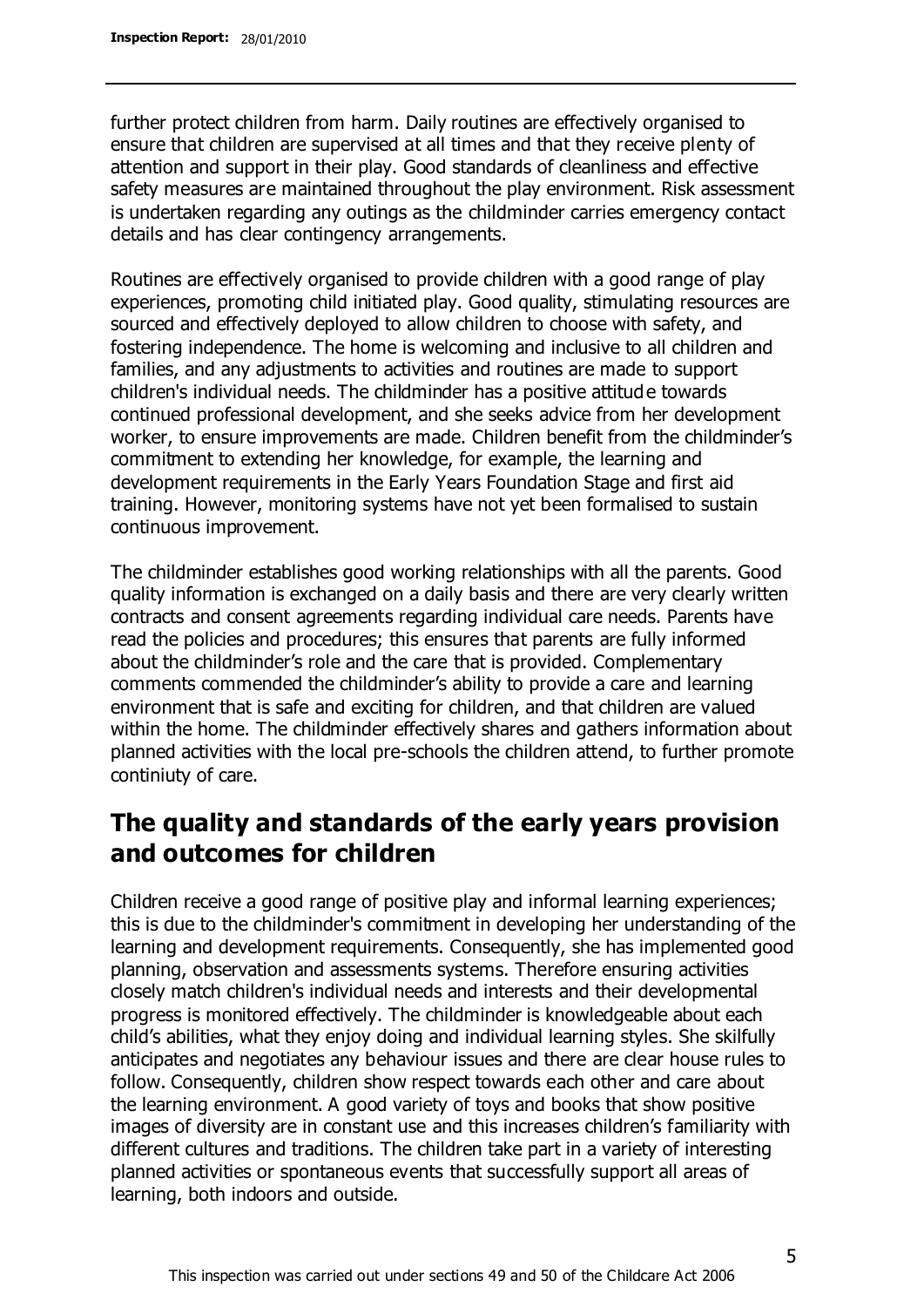Children are happy, settled and secure as the childminder and family members effectively form good relationships with the children and successfully create an environment that values all individual children's needs and interests. The childminder provides individual attention, capturing children's attention and successfully maintaining their interest, for example, cooking activities and role play. Children particularly enjoy playing with the doctors set where they show concern for others if unwell. Children are given good opportunities to develop their language and communication skills as the childminder uses a range of descriptive language, open ended questioning to support their language development. There are lots of trips made to the local park, library and shops, helping children to learn about the world around them, and they are very confident in riding scooters and bikes. Children have daily opportunities to learn about early mathematical concepts through daily routines; this includes counting and identifying colours while playing with the cars.

Children develop safe and healthy lifestyles through their daily routines, for example, emergency evacuation procedures are practised and there are safety talk on outings and procedures for walking to and from school. Children are offered a variety of healthy snacks and meals and, children with any additional dietary requirements are effectively supported. There are clear hand washing procedures in place, all children know the procedure and why it is important to follow hand washing routines. There are written procedures in place to deal with minor injuries and to administer medication. There are also written policies in the event of a serious accident and injury, consequently, children's health and well-being is fully supported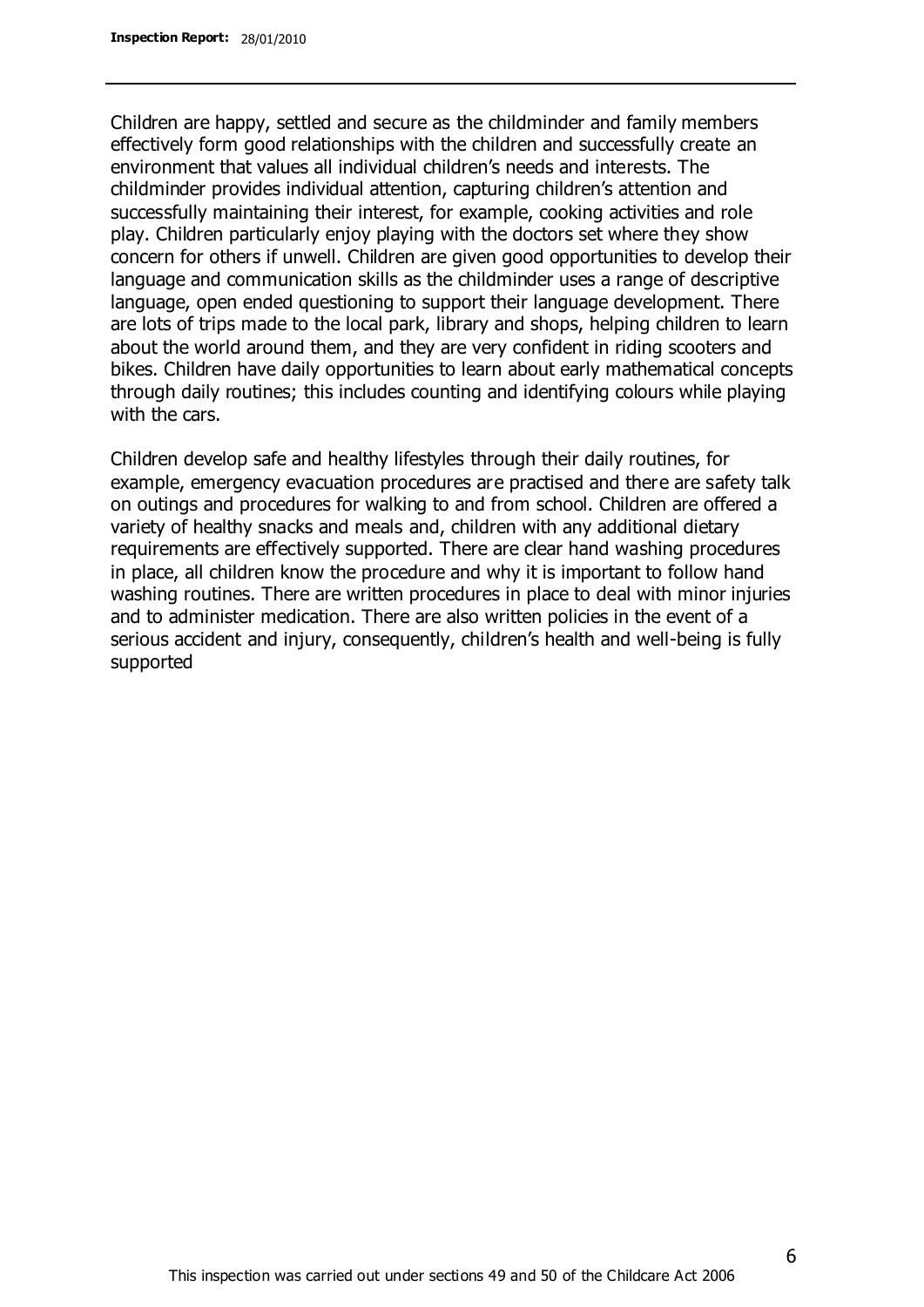## **Annex A: record of inspection judgements**

#### **The key inspection judgements and what they mean**

Grade 1 is Outstanding: this aspect of the provision is of exceptionally high quality Grade 2 is Good: this aspect of the provision is strong Grade 3 is Satisfactory: this aspect of the provision is sound Grade 4 is Inadequate: this aspect of the provision is not good enough

#### **The overall effectiveness of the early years provision**

| How well does the setting meet the needs of the<br>children in the Early Years Foundation Stage? |  |
|--------------------------------------------------------------------------------------------------|--|
| The capacity of the provision to maintain continuous                                             |  |
| improvement                                                                                      |  |

#### **The effectiveness of leadership and management of the early years provision**

| How effectively is the Early Years Foundation Stage led                                         |   |
|-------------------------------------------------------------------------------------------------|---|
| and managed?                                                                                    |   |
| The effectiveness of leadership and management in embedding<br>ambition and driving improvement |   |
| The effectiveness with which the setting deploys resources                                      |   |
| The effectiveness with which the setting promotes equality and                                  |   |
| diversity                                                                                       |   |
| The effectiveness of safeguarding                                                               | フ |
| The effectiveness of the setting's self-evaluation, including the                               |   |
| steps taken to promote improvement                                                              |   |
| The effectiveness of partnerships                                                               |   |
| The effectiveness of the setting's engagement with parents and                                  |   |
| carers                                                                                          |   |

### **The quality of the provision in the Early Years Foundation Stage**

The quality of the provision in the Early Years Foundation Stage  $\vert$  2

### **Outcomes for children in the Early Years Foundation Stage**

| <b>Outcomes for children in the Early Years Foundation</b>    |  |
|---------------------------------------------------------------|--|
| <b>Stage</b>                                                  |  |
| The extent to which children achieve and enjoy their learning |  |
| The extent to which children feel safe                        |  |
| The extent to which children adopt healthy lifestyles         |  |
| The extent to which children make a positive contribution     |  |
| The extent to which children develop skills for the future    |  |

Any complaints about the inspection or report should be made following the procedures set out in the guidance available from Ofsted's website: www.ofsted.gov.uk